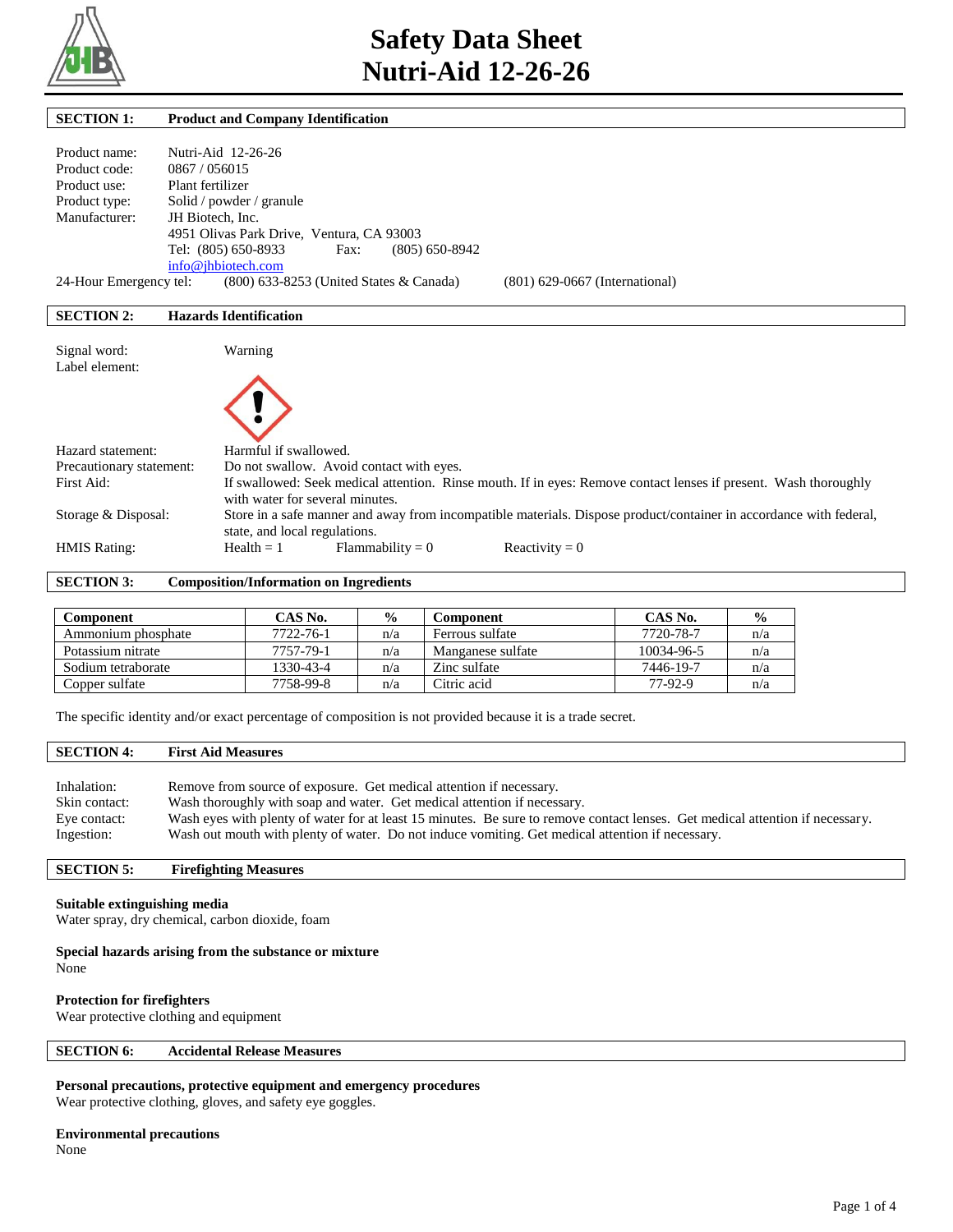

# **Safety Data Sheet Nutri-Aid 12-26-26**

#### **Methods and material for containment and cleaning up**

Contain all spills and leaks to prevent discharge into the environment. Use appropriate tools to transfer spill material to proper disposal container. Or recover material and use it for its intended purpose.

#### **SECTION 7: Handling and Storage**

#### **Precautions for safe handling**

Avoid overheating or freezing

#### **Conditions for safe storage, including any incompatibilities**

Store in a cool, dry, well-ventilated area away from direct sunlight. Store away from incompatible materials.

## **SECTION 8: Exposure Controls/Personal Protection**

#### **Exposure controls**

Product has no occupational exposure limits. Avoid inhaling dusts or vapors. Practice good industrial hygiene and safety.

|                                               | OSHA PEL (8 hr TWA) | NIOSH REL (10 hr TWA)                                                               | ACGIH Threshold Limit Value (8 hr TWA) |
|-----------------------------------------------|---------------------|-------------------------------------------------------------------------------------|----------------------------------------|
| Nuisance dust (total)                         | $15 \text{ mg/m}^3$ | n/a                                                                                 | n/a                                    |
| Nuisance dust (resp)                          | $5 \text{ mg/m}^3$  | n/a                                                                                 | n/a                                    |
| <b>Personal protection</b><br>Eye protection: |                     | Eye protection is not required. To avoid contact with eyes, use safety eye goggles. |                                        |

#### Skin protection: Wear protective clothing as necessary to minimize contact. Use chemical resistant gloves.

Respiratory protection: Not required. Wear approved respiratory equipment if necessary.

## **SECTION 9: Physical and Chemical Properties**

#### **Information on basic physical and chemical properties**

| Appearance                     | Off white powder                      | Vapor pressure                   | Not applicable   |
|--------------------------------|---------------------------------------|----------------------------------|------------------|
| Odor                           | No odor                               | Vapor density                    | Not applicable   |
| pH                             | Not applicable                        | <b>Relative density</b>          | $1.30$ g/ml      |
| <b>Physical state</b>          | Solid                                 | <b>Solubility</b>                | Soluble in water |
| Melting point / Freezing point | $>100^{\circ}$ C / 212 <sup>o</sup> F | <b>Partition coefficient</b>     | Not applicable   |
| <b>Boiling point</b>           | Not applicable                        | <b>Auto-ignition temperature</b> | Not applicable   |
| <b>Flash point</b>             | Not applicable                        | <b>Decomposition temperature</b> | Not applicable   |
| <b>Evaporation rate</b>        | Not applicable                        | <b>Viscosity</b>                 | Not viscous      |
| <b>Flammability</b>            | Non-flammable                         | <b>Explosive properties</b>      | Non-explosive    |
| <b>Explosive limits</b>        | Not applicable                        | <b>Oxidizing properties</b>      | Oxidizer         |

**SECTION 10: Stability and Reactivity** 

## **Reactivity**

None

#### **Chemical stability**

Product is stable.

#### **Possibility of hazardous reactions**

Under normal conditions, hazardous reaction will not occur.

**Conditions to avoid**

Avoid heat

#### **Incompatible materials** Not available

**Hazardous decomposition products**

Ammonia, Nitrogen oxides

#### **SECTION 11: Toxicological Information**

#### **Information on toxicological effects**

| Acute toxicity: | Harmful if swallowed                    |
|-----------------|-----------------------------------------|
| Irritation:     | May cause eye or respiratory irritation |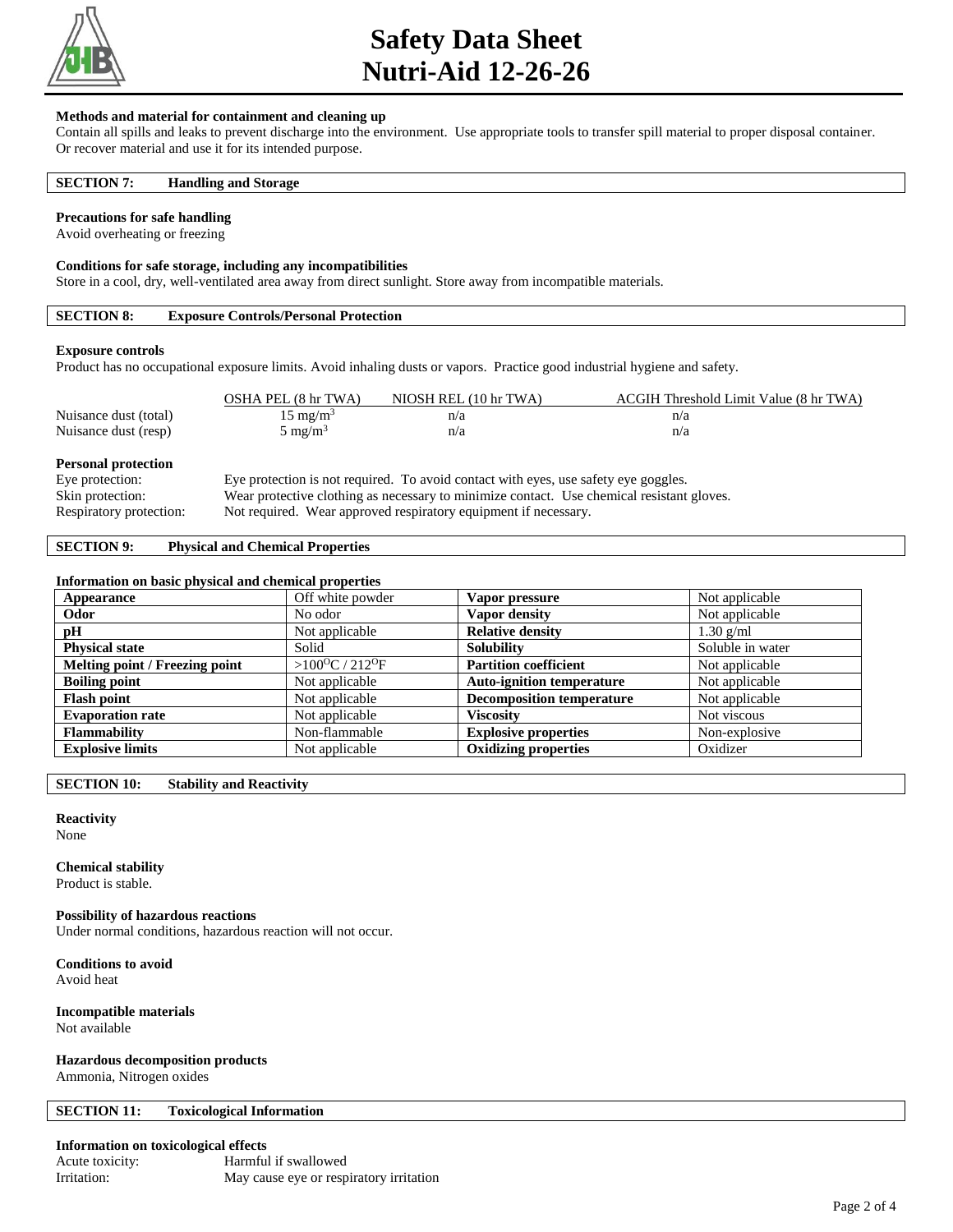

# **Safety Data Sheet Nutri-Aid 12-26-26**

| Not known to be corrosive            |
|--------------------------------------|
| Not known to cause sensitization     |
| Not known to be toxic                |
| Not known to be carcinogenic         |
| Not known to be mutagenic            |
| Not known to cause reproductive harm |
|                                      |

## **SECTION 12: Ecological Information**

### **Ecotoxicity**

Not hazardous

### **Persistence and degradability**

Not available

## **Bioaccumulative potential**

Not available

## **Mobility in soil**

Soluble in water and may disperse in soil.

**SECTION 13: Disposal Considerations** 

#### **Waste treatment methods**

Dispose of product in accordance with federal, state, and local regulations. Consult with qualified representative for proper disposal or treatment.

#### **SECTION 14: Transport Information**

#### **DOT**

Not regulated by U.S. DOT as hazardous material.

| UN number:                                   | Not applicable |
|----------------------------------------------|----------------|
| UN proper shipping name:                     | Not applicable |
| Transport hazard class(es):                  | Not applicable |
| Packing group:                               | Not applicable |
| Environmental hazards:                       | Not applicable |
| Special precautions for user: Not applicable |                |

#### **IATA**

Not dangerous goods

#### **IMDG**

Not dangerous goods

## **SECTION 15: Regulatory Information**

#### **CERCLA**

This product contains one or more substances regulated as a hazardous substance under the Comprehensive Environmental Response Compensation and Liability Act (CERCLA) (40 CFR 302).

Copper sulfate (CAS # 7758-99-8) Manganese sulfate (CAS# 10034-96-5) Zinc sulfate (CAS # 7446-19-7)

#### **SARA 311/312 Hazards**

| <b>Acute Health Hazard:</b>        | Nο      |
|------------------------------------|---------|
| Chronic Health Hazard:             | No      |
| Fire Hazard:                       | $N_{0}$ |
| Sudden Release of Pressure Hazard: | Nο      |
| Reactive Hazard:                   | N٥      |

#### **SARA 313**

Copper sulfate (CAS # 7758-99-8) is subject to reporting levels established by SARA Title III, Section 313. Manganese sulfate (CAS# 10034-96-5) is subject to reporting levels established by SARA Title III, Section 313. Potassium nitrate (CAS # 7757-79-1) is subject to reporting levels established by SARA Title III, Section 313. Zinc sulfate (CAS # 7446-19-7) is subject to reporting levels established by SARA Title III, Section 313.